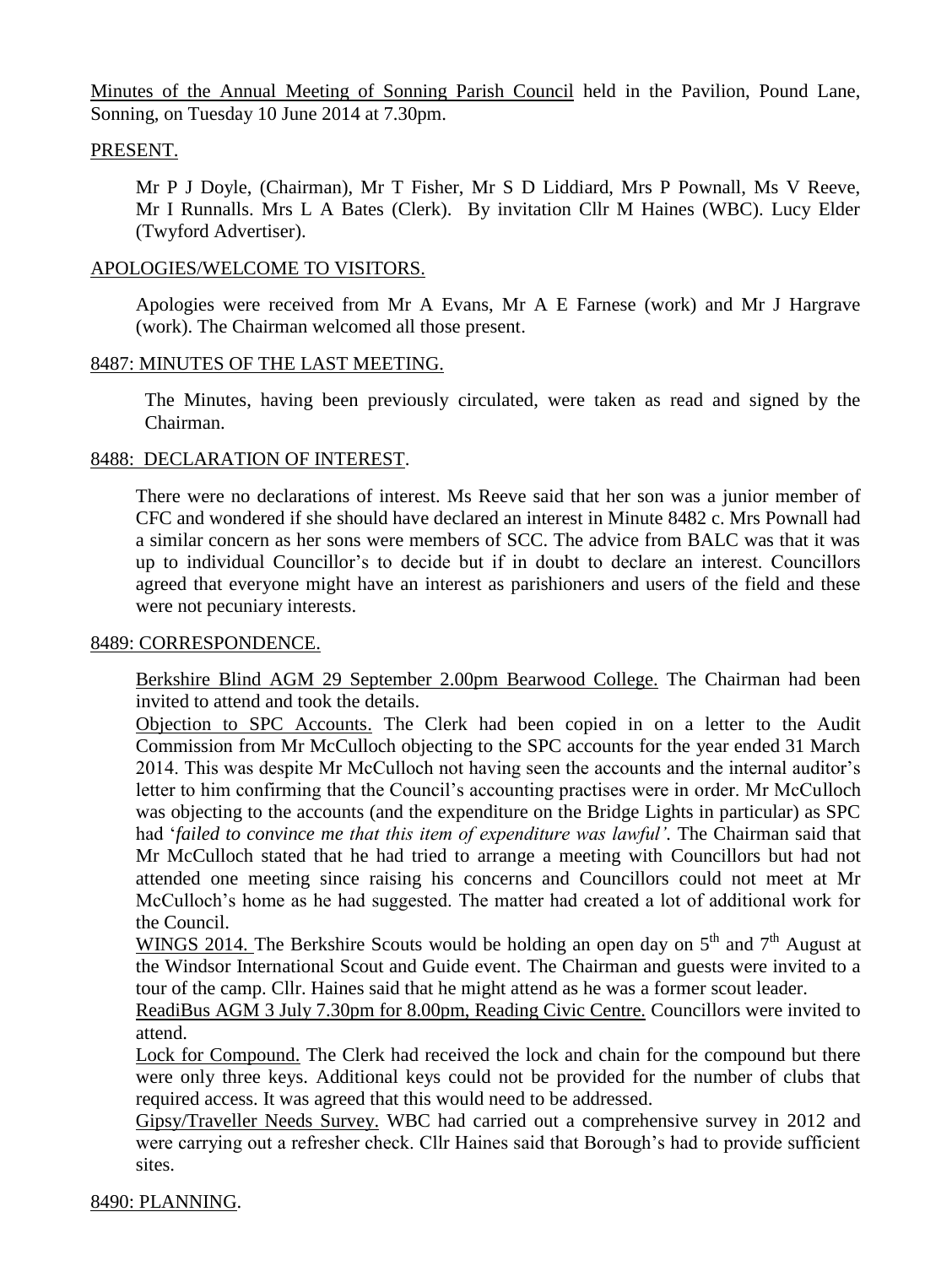The Chairman said that there was an application at South Meadow Cottage for a mobile home in addition to the recently built eco house. They had quoted several precedents in support.

## 8490: PLANNING (Cont'd).

Cllr Haines had received a phone call regarding development on the T V Park Nature Reserve but no one was aware of this. The only application on the list was a Microsoft proposal for change of use from a car park to a site waste management compound, which dated from 2011. The Chairman said that the roof to the existing fire station building had been removed without a bat inspector present despite the requirement for one to be present to ensure that any bats were moved into bat boxes. Bat boxes had been installed in the adjoining trees after the roof had been removed. Little of the original building remained. Additional work to trees and work to the bell tower had yet to take place. Mr Liddiard said that the cover on the bell tower had been broken and Mr Runnalls asked if the developers had gone beyond their remit. The Chairman said that the existing building had to be converted to match existing building standards and would need to comply with the approved plans. Mr Runnalls said he understood that the building had to be converted not demolished.

The Chairman said that the WBC contractors had cordoned off the damaged area on the Wharf and he had just received a message to say that the work to reinstate the area would be carried on 12 June. In the meantime Mr Collier continued to maintain the rest of the Wharf.

The Chairman said that the faulty light on the Bridge had been replaced and it had been confirmed that it was a unit failure. Mr Runnalls said that they had done a good job, the unit had been a removed and replaced with no sign of any disturbance.

The following applications were ongoing: 1 Sonning Gate (F/2012/1398); Land facing Duffield Road (F/2013/0634); 11 Hawthorn Way (F/2013/1549): 32 West Drive Sonning (F/2013/2523): 19 Old Bath Road (F/2014/3060): Elm Gables Parkway Drive (F/2014/0144): Little Court Farmhouse (LB/2014/0465 & F/2014/0465): Sunnyridge Parkway Drive (F/2014/0744): Sonning Farm Charvil Lane (F/2014/0707): Sonning Farm Charvil Lane (F/2014/0815)

The following applications had been approved: 15 Pound Lane (F/2014/0720): Sonning Golf Club Duffield Road (F/2014/0744).

The following applications had been refused: There had been no refusals.

The following new applications had been received. South Meadow Cottage (CLP/2014/0973) Certificate of lawfulness for the proposed replacement of a mobile home ancillary to the main dwelling. 35 Old Bath Road (NMT/2014/1210) Non-material planning consent for F/2013/2546 to allow window to be changed to full length to match other window.

#### 8491: CONSERVATION ASSESSMENT.

The Chairman said that the Society would finish dealing with the document by the end of July. The document could then be checked prior to being submitted to WBC.

# 8492: QUESTIONS FOR BOROUGH COUNCILLOR.

Mr Runnalls asked Cllr Haines if he knew what work had been carried out on the Playhatch Road when it had been closed over the weekend. Cllr Haines said that Wokingham had not been informed. There had been changes at WBC, Keith Baker was now the leader of the Conservatives and would be relinquishing his role as Executive Member for Highways. However he would retain responsibility for the third bridge. Mr Runnalls said that he had noticed holes in the surface of the Playhatch Road and wondered if they had been drilling as part of their investigations for raising the road. Mr Liddiard said that he had read that SODC would not be raising the road in the short term as they needed.to carry out studies on the effect it would have on surrounding areas. Cllr Haines said that SODC were not a Unitary Authority and they had to refer everything to OXON CC. The Chairman said that an article in the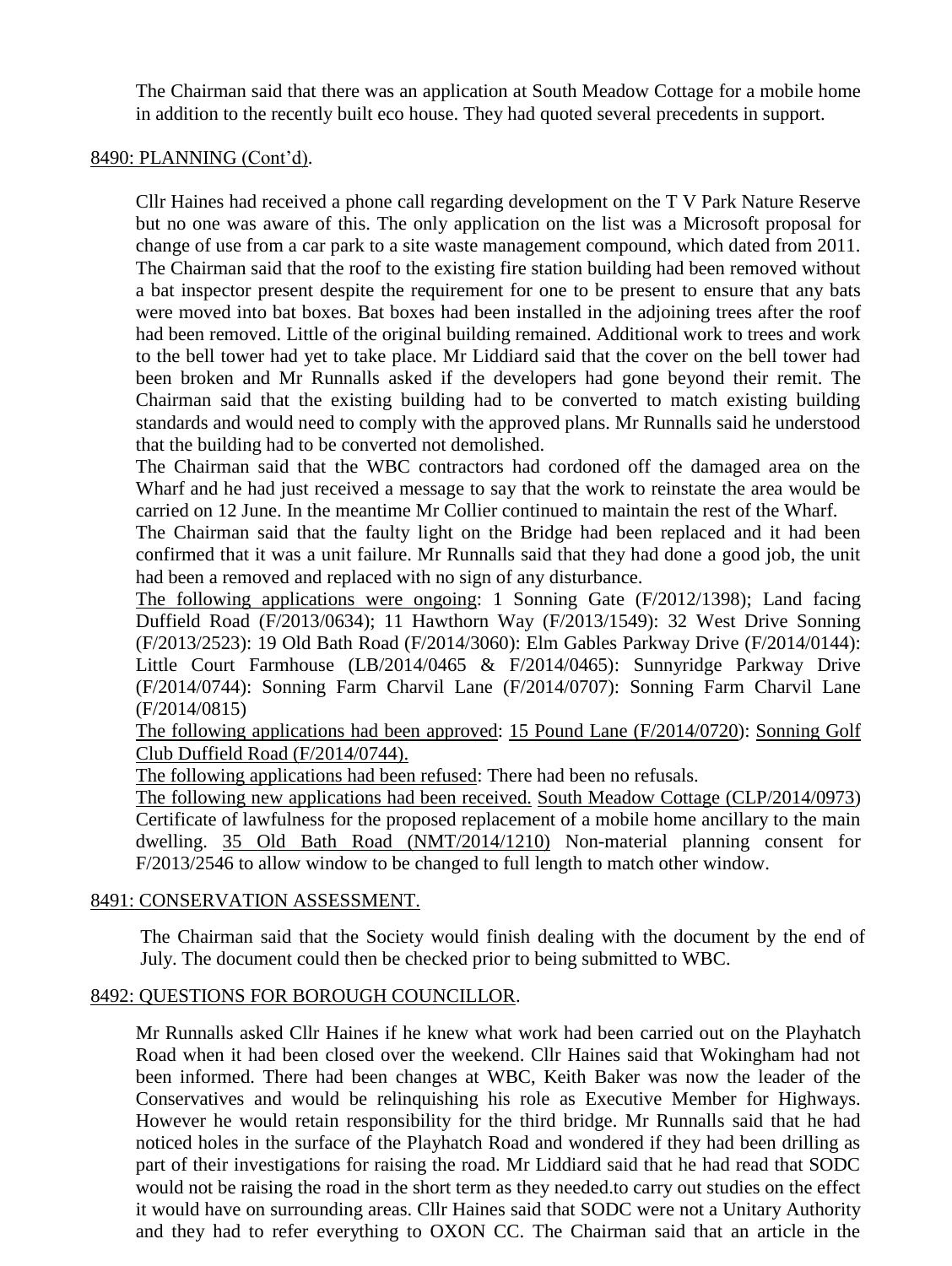Henley Standard said that there had been a meeting to decide if a third bridge was necessary. Cllr Haines said there had been a meeting in March and another was planned for July. Following the meeting in March is had been decided that further study was required. The Chairman said that Henley

### 8492: QUESTIONS FOR BOROUGH COUNCILLOR Cont'd).

TC wanted to pedestrianize the town centre, which would affect businesses. Cllr Haines said that he'd had an interesting conversation with Mr O'Callaghan about what would need to happen to Sonning bridge if a third crossing went ahead in order to prevent traffic using it. Mr Runnalls said that there was less traffic in the village and wondered if it was to do with the traffic lights. The Chairman said fewer heavy lorries were coming through but a six wheeler Lafarge cement vehicle had been seen heading for the Bridge. Cllr Haines asked about plans for the Speed Watch but there was no update due to the absence of Mr Evans.

#### 8493: PARISHIONERS QUESTIONS

There were no questions.

#### 8494: DEFIBRILLATOR.

Ms Reeve said that the defibrillator had not been used and no news about training dates.

#### 8495: WEB SITE.

Ms Reeve said that Mr Gilmore was working on the web site but there was nothing else to report. Mr Liddiard said that he had volunteered to put a short history of Sonning together but felt that there might be someone better qualified to do this. Cllr Haines suggested Mr van Went. Cllr Haines reported that someone had carried out a study on the gravestones in Sonning Graveyard.

#### 8496: FINANCE.

- a) Report. The Clerk had prepared a report which was noted.
- b) Payment of Accounts

The Chairman proposed making the following payments. Mr Fisher seconded and this was unanimously approved

May

| Quadron – Dog Bins April                                    | 84.24   |
|-------------------------------------------------------------|---------|
| Sonning Landscapes Mow Wharf $26 +$ mow Playground 52       | 78.00   |
| $Mr K$ Trimmings Litter – April                             | 145.83  |
| Glasdon – Litter Bins                                       | 518.40  |
| Blandy & Blandy – Legal Advice                              | 1140.00 |
| Henley Contracting Field M'tnce 2430 Mowing 240             | 2670.00 |
| $SLCC - Annual subs$                                        | 147.00  |
| Sonning Landscapes mow Wharf $52 +$ mow Playground 52       | 104.00  |
| <b>Playsafety ROSPA Report</b>                              | 210.00  |
| P J Doyle – Bolts for bollards                              | 19.99   |
| L A Bates – ZEN Web $57.46 +$ Progmasis lock & chain 128.35 | 183.81  |
| L A Bates – Pavilion TV Licence                             | 145.50  |
|                                                             | 5446.77 |

c) Annual Return. The Clerk had circulated copies of the Annual Return. Following discussion Mrs Pownall proposed accepting the completed Annual Return, including the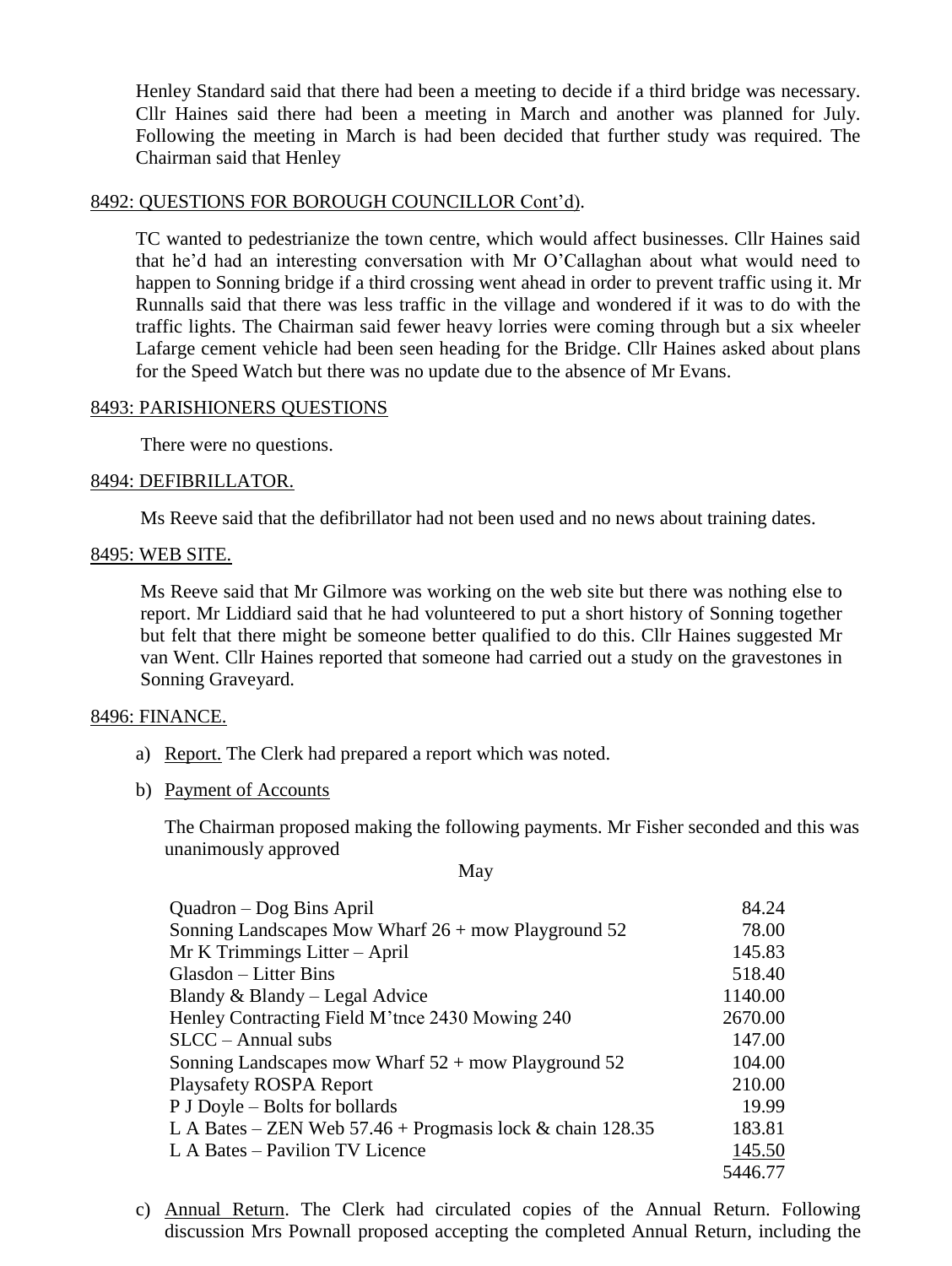Governance Statement, Mr Runnalls seconded, and this was unanimously approved. The Chairman signed the Return in the appropriate boxes.

# 8497: PROPOSALS FOR QUEENS JUBILEE CELEBRATIONS.

Mr Fisher said that he and Mr Hargrave would continue to seek further contributions for the lighting.

# 8498: HIGHWAYS.

In the absence of Mr Evans there was no report. The Chairman said that there had been complaints about the number of large vehicles in Henley. The Chairman asked Cllr Haines about parking on pavements and verges. Cllr Haines said that there was a lot more to parking than was understood. The police would only enforce poor parking if it was causing an obstruction. The Chairman said that the police did not enforce the weight limit on the Bridge. Cllr Haines said that the police were keeping an eye on matters. Mr Runnalls said that he couldn't understand why the cameras on the bridge could not be used to identify overweight vehicles.

### 8499: RECREATION AND ENVIRONMENT W.G.

a) Report. Mrs Pownall said that a car had gained access to the field and that an additional wooden bollard was needed. Mr Liddiard agreed to install a new one. Mrs Pownall said that the work carried out on the field by Henley Contracting had produced good results. The zip wire seat had been returned to the manufacturers for inspection and agreed to put a notice up to say the equipment was out of order and not to use.

Mr Runnalls asked if WBC had ceased their mowing programme as verges etc. were looking unkempt and overgrown. The Clerk said that this seemed to be the same across the Borough.

The Chairman said that the new mowing contractor had said that Sonning was the worst site for dog waste. A campaign would be set up. The Clerk said that the dog warden would visit if it could be established when the offences took place.

- b) Safety Checks. Mrs Pownall said Mr Farnese had carried these out and would be cleaning some equipment in the near future.
- c) Scoreboard. Mrs Pownall said that the architect was producing a drawing, which would be shown to SPC.
- d) Thames Water. The work to install a new water supply to Beech Lodge had been completed with little disturbance to the playground surface.
- e) Request from Great House. There was no update but the Chairman said they were designing a suitable gate.
- f) Condition of Allotment. In the absence of Mr Farnese there was no update.

# 8500: TECHNICAL SERVICES.

In the absence of Mr Farnese there was no update.

# 8501: WW1 CELEBRATIONS 4 OCTOBER.